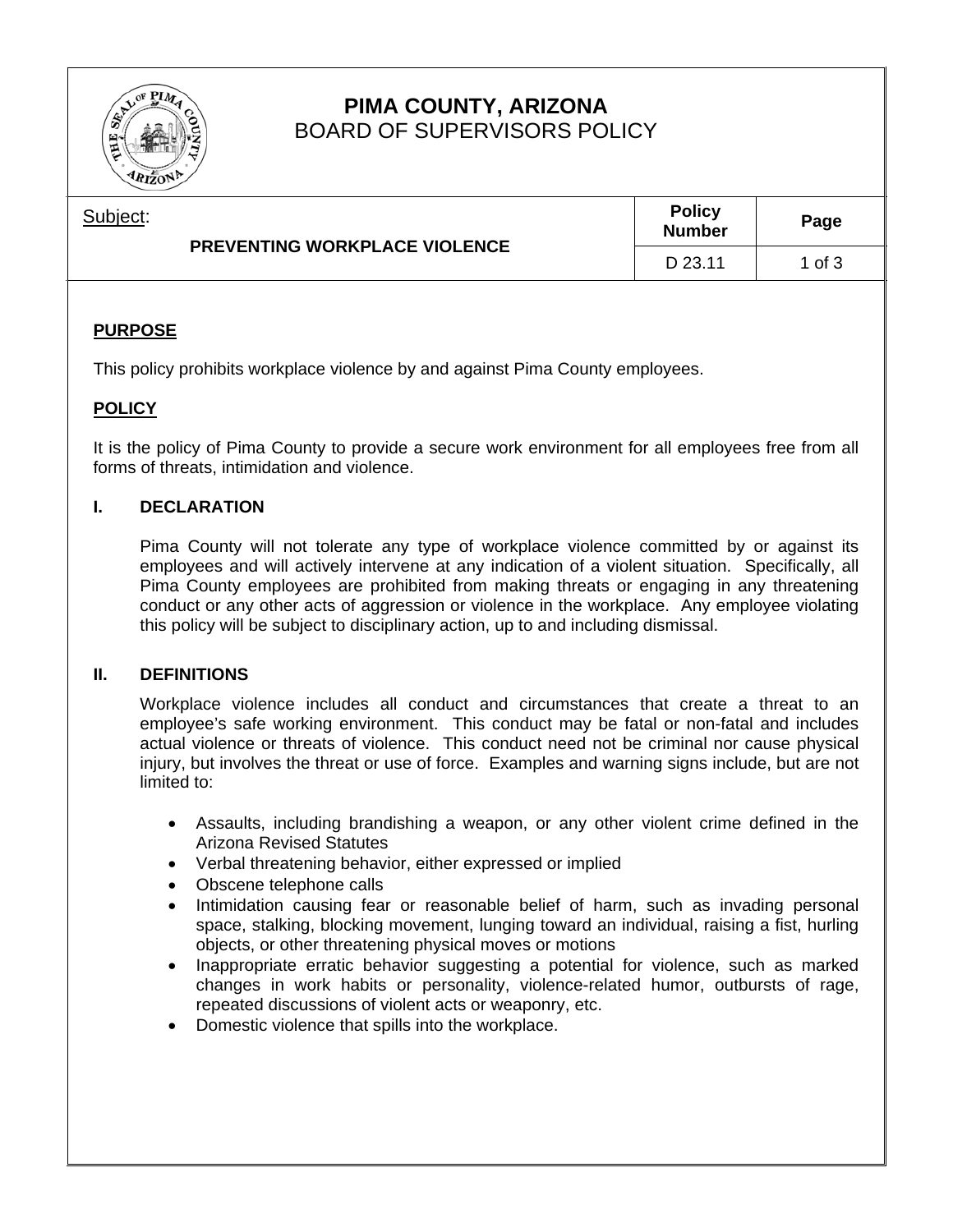| Subject: | <b>PREVENTING WORKPLACE VIOLENCE</b> | <b>Policy</b><br><b>Number</b> | Page       |
|----------|--------------------------------------|--------------------------------|------------|
|          |                                      | D 23.11                        | $2$ of $3$ |

## **III. REPORTING REQUIREMENTS**

Any potentially dangerous situation, where an employee reasonably believes he or she may be a victim of workplace violence or becomes aware of any act that may constitute workplace violence, must immediately be reported to the employee's supervisor who must report it to the Human Resources Department. If the alleged violator is the employee's supervisor, then the employee must call Human Resources directly.

### **IV. CONFIDENTIALITY**

To the extent feasible, information provided in the complaint and investigation process at both the informal and formal level will be treated as confidential. However, the County will disclose information if deemed reasonably necessary to investigate and take appropriate corrective action and/or if required by law.

# **V. PROCEDURE**

All employees have the responsibility to report acts or threats of violence. Upon notification of an act of violence or threat of an act of violence:

- A. The Department shall:
	- 1. Immediately inform Human Resources and if appropriate, inform Security;
	- 2. Call the appropriate law enforcement agency, if it involves criminal conduct such as assault, rape, possession of a weapon, etc. (If in the city, call the Tucson Police Department. If in unincorporated Pima County, call the Sheriff's Department, etc.);
	- 3. Place the employee(s) accused of such action on Administrative Leave With Pay, when appropriate, and pending immediate investigation into the conduct;
	- 4. Document the incident giving as many specific details as known, and describe the demeanor of both the person making the threat or involved in the conduct and the target of the incident; for example, calm, angry, slurred speech, crying, incoherent;
	- 5. For the most serious infractions, contact Finance and Risk Management to determine if a Special Psychological Evaluation is appropriate for the employee who is the subject of the complaint.
- B. Human Resources shall:
	- 1. Conduct a thorough and impartial investigation of the reported incident and request the assistance of appropriate law enforcement experts who have investigative knowledge and responsibility in said areas, when appropriate. Apply the "reasonable person" or "reasonable victim" standard to the investigative record;